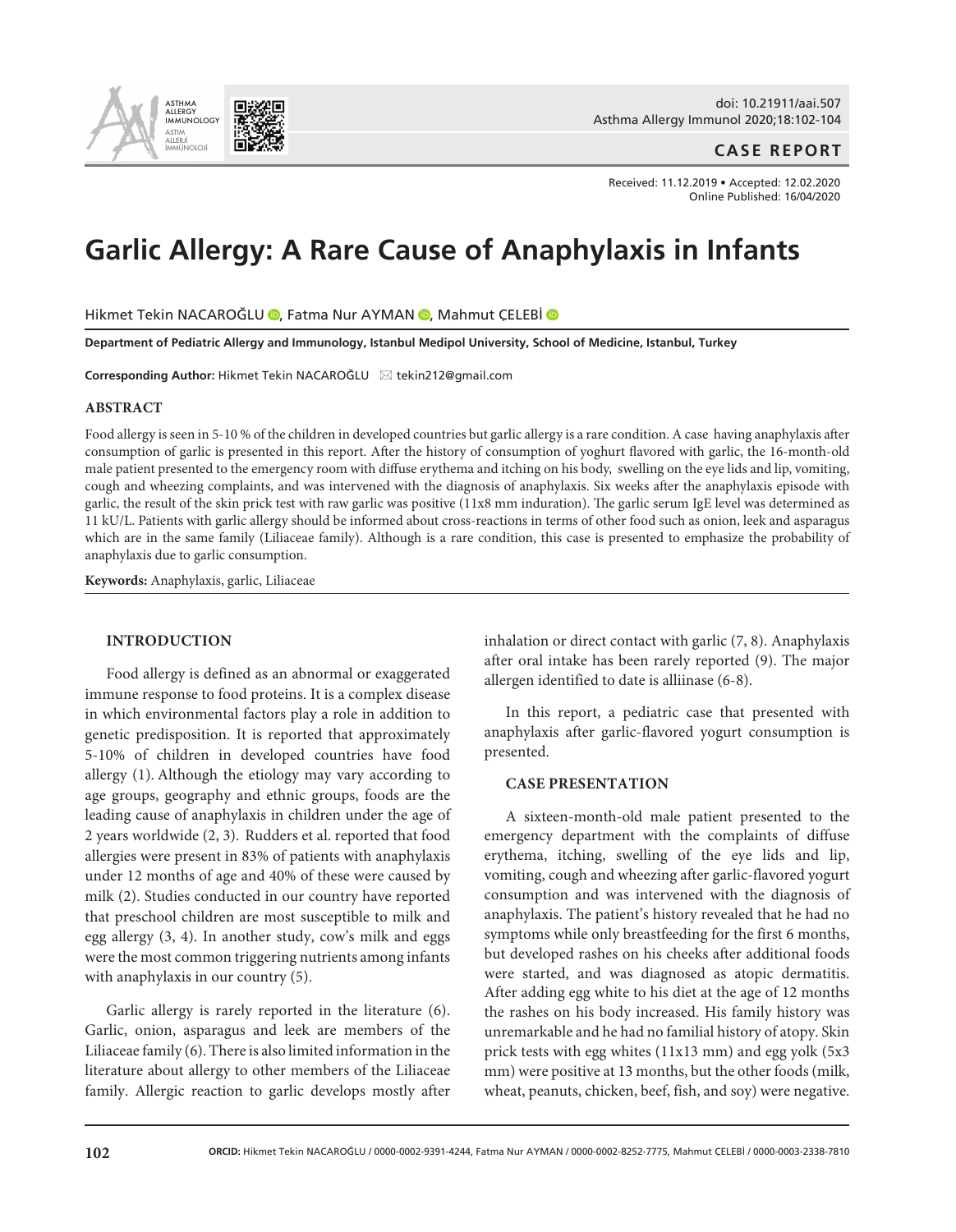On laboratory examination, total IgE was 114 IU/L; milk, wheat, peanuts specific IgE were negative; and specific IgE levels to egg white and yolk were 7 kU/L and 3.6 kU/L, respectively. The patient was started on an egg elimination diet and skin care precautions for atopic dermatitis were recommended. Follow-up was planned for tolerance development and growth monitoring.

Upon the development of anaphylaxis with garlicflavored yoghurt at 16 months of age, the garlic-specific IgE level was 11 kU/L. Six weeks after the anaphylaxis episode, the prick-to-prick test with raw garlic showed an induration of 11x8 mm, while the test with cooked garlic was negative (Figure 1). Because the patient refused, an oral food challenge with cooked garlic was not performed Garlic elimination diet was recommended. An adrenaline autoinjector was prescribed and a written action plan was given. Control sIgE to garlic was found to be 2.6 kU/L after the elimination diet, which is still continued.

# **DISCUSSION**

In studies conducted in our country among children, the most common causes of food allergy and the most common cause of food-related anaphylaxis were reported



as cow's milk and eggs in infants under the age of two years (3-5). Allergic reactions due to garlic are very rare in the literature (6-8). Anaphylaxis following garlic consumption has been reported in a few cases (8, 9). The first pediatric case with anaphylaxis related to garlic intake was a 9-month-old case from Spain (8). In this case, the garlic sIgE level was 3.15 kU/L and the prick-to-prick test with garlic revealed a 10 mm induration, while the prick-to-prick tests with other members of the family Liliaceae; onion, asparagus, chives and leek were negative. In another case presented in adult age, a 48-year-old male with known seasonal allergic rhinitis and gastroesophageal reflux disease who developed anaphylactic reaction after garlic consumption was reported (9). The prick-to-prick test with garlic revealed double induration of positive control, and the specific IgE to both garlic (10.3 kU/L) and onion (6.75 kU/L) were positive. In a study conducted in adults, 108 Saudi patients with food allergy suspicion were retrospectively screened for garlic and onion sIgE antibodies with the Radioallergosorbent test (RAST) (10). In 15 (13.8%) of the patients, sIgE was positive for garlic and/or onion. However, there was no correlation between the severity of symptoms and specific IgE levels. In another study, it was reported that anaphylactic reaction was caused by raw and immature garlic rather than the cooked form (11). In our case, sensitization was detected with the prick-to-prick test made with raw garlic but not the cooked form, and a history of anaphylaxis was related to raw garlic-flavored yoghurt consumption The garlic sIgE level of our case was 11 kU/L and the control level measured after 6 months was 2.6 kU/L. Since the positive predictive value for garlic-specific IgE has not yet been identified in the literature and anaphylaxis was present in our case, an oral food challenge test was not performed. It was decided to continue the elimination diet for garlic.

On the other hand, studies have shown that serum egg sIgE values correlate with oral food provocation test results and 95% positive predictive values for egg sIgE levels have been determined. It has been shown that an egg white sIgE level  $\geq$  7 kU/L has a 95% positive predictive value for positive provocation in children older than 2 years, and  $\geq$  2kU/L has a 95% positive predictive value in children 2 years or younger (12). Since the egg-specific IgE value (7 kU/L) of our patient at the age of 13 months was above the predictive value, no food provocation test was performed. The egg elimination diet was continued. The follow-up of Figure 1. Epidermal prick-to-prick test. **our case is continuing to monitor tolerance and growth.**